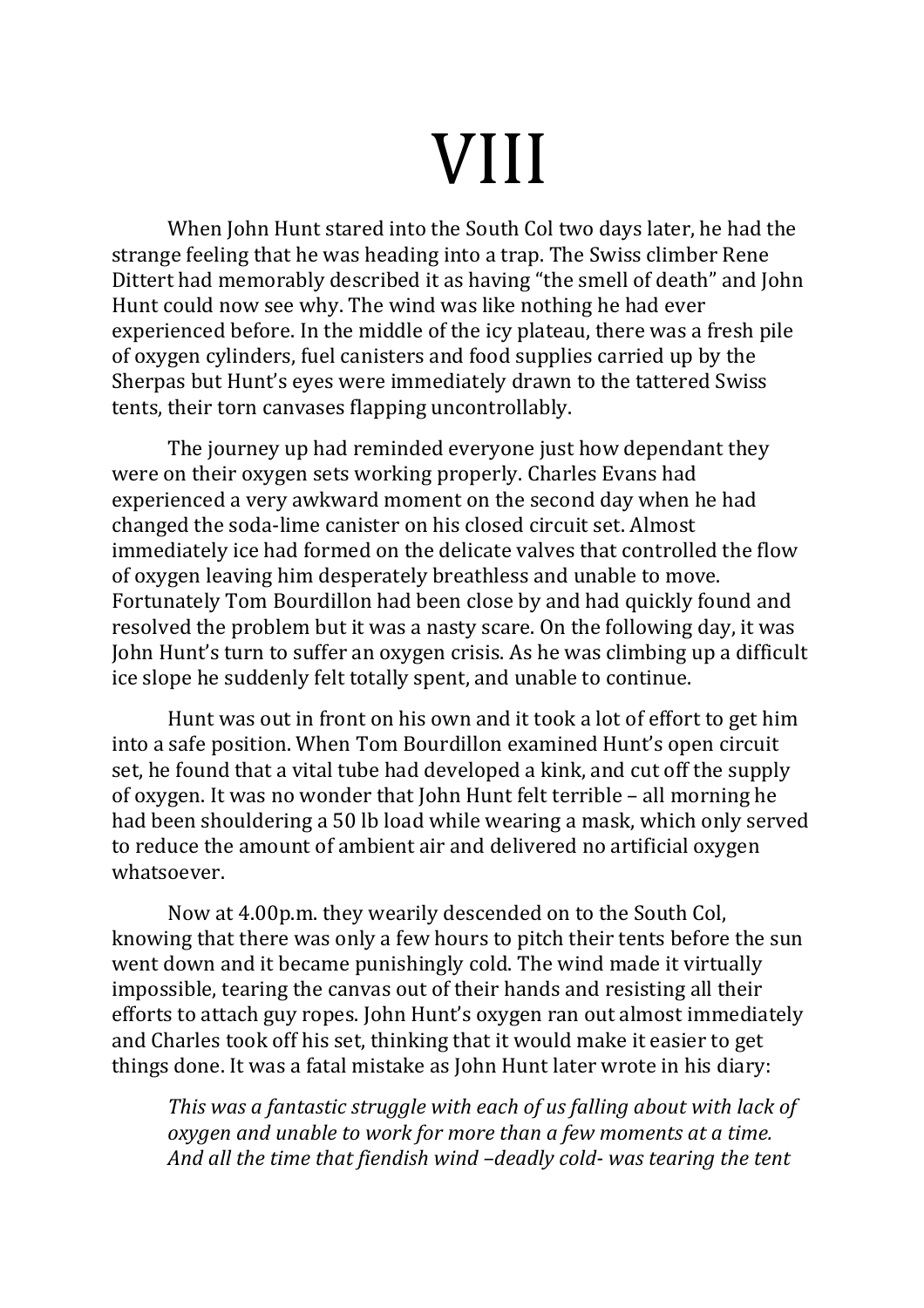## *over* our hands and blowing away anything we chanced to lay down on *this desert stony waste.*

At one stage John Hunt fell over and simply lay face down in the snow, unable to move for several minutes. When Tom Bourdillon's oxygen ran out, he too collapsed from oxygen starvation. It was like the decompression chamber at Farnborough where they had trained five months earlier but this time there was no gentle doctor from the RAF to chivvy them awake with fresh oxygen, just the relentless wind and a voice in the back of their heads telling them that if they didn't get up soon they might never do so.

Finally Tom Bourdillon managed to attach a climbing rope to the top of the tent and the other end to a large boulder. Their two Sherpas stumbled down onto the South Col and the heaviest one, Ang Tensing nicknamed 'Balu', fortuitously collapsed inside the half-erect tent and acted as impromptu ballast. It took them a full hour to erect the pyramid tent and further 30 minutes to put up a smaller tent next to it. Then they turned on their stoves, melted some ice and started drinking. Soup, lemon juice, tea,  $\frac{1}{\pi}$  coffee – anything to warm them up and relieve their terrible thirst. It was obvious that there was no way they could make their attempt on the following day as per the schedule, so they decided to wait for a day even if it meant using up another day's food and supplies.

On the following morning the weather was tantalisingly good, with barely a breath of wind and clear blue skies. There was a lot to do but none of it could be done quickly. Tom Bourdillon later told Mike Ward that it took them roughly three times as long to perform a task on the South Col as it did at lower altitude. Charles Evans kept the stove going for virtually the whole day while Tom repaired and prepared their oxygen sets.

John Hunt was happy to potter around, tidying up the camp and unpacking some special photographic plates given to him by a scientist in Zurich to measure cosmic rays. He was amazed to be able to walk from one end of the South Col to the other in his down socks with a couple of woollen pairs underneath. At one point he stood on the edge waving down in the faint hope that someone might be looking up. No one reciprocated. When he found a Swiss tin of tuna fish, he hid himself away in the small 'blister' tent they had put up that morning and scoffed the lot. High altitude was not good for even the morals of a selfless leader.

That evening, however, John Hunt couldn't help but give a short but stirring speech to Charles and Tom about the great day ahead. They took it in good grace. From the next day onwards John Hunt would stop working with Bourdillon and Evans and become entirely focussed on the second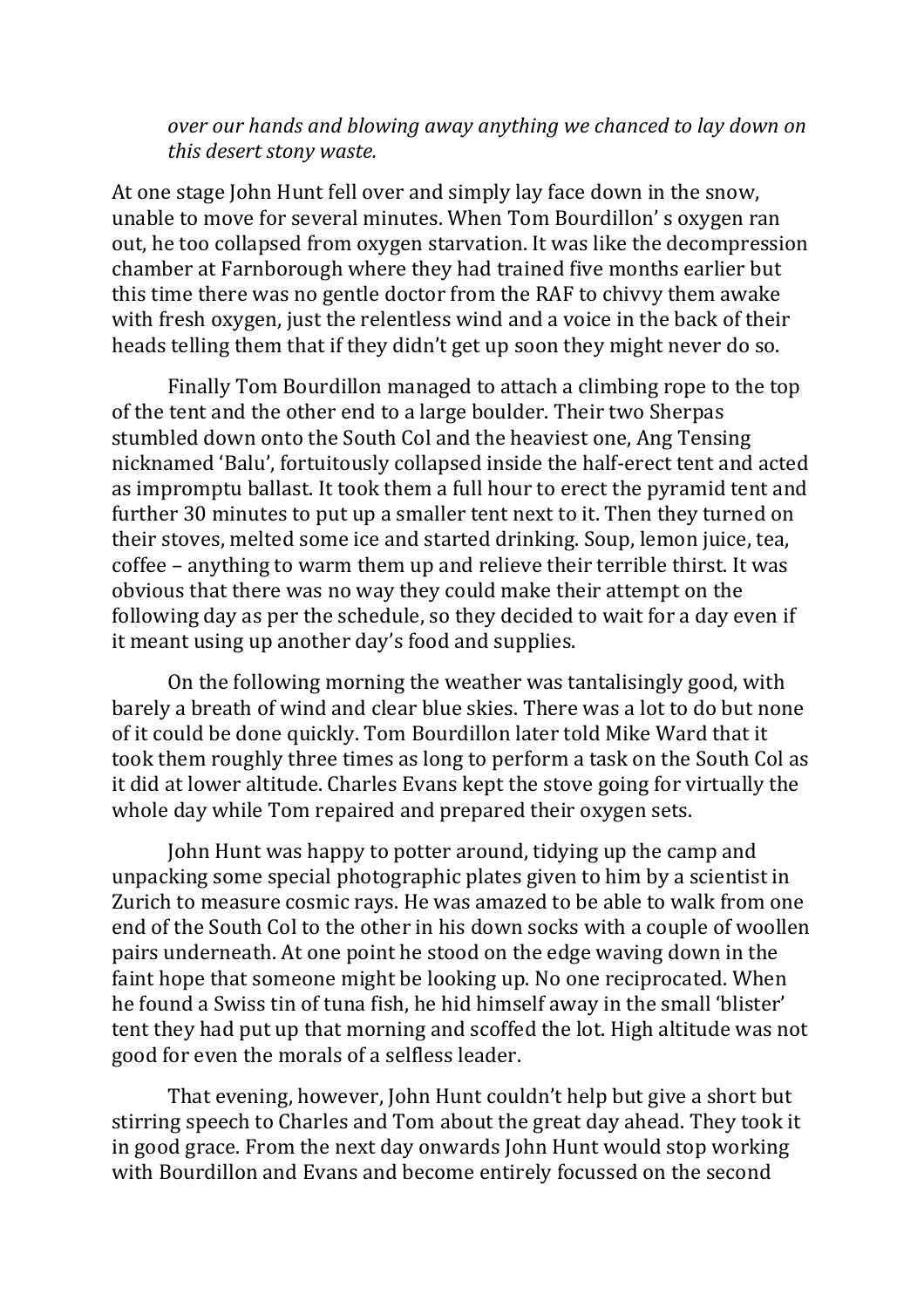summit team. Along with Ang Nyima and Balu he would attempt to carry up the first few loads to Hillary and Tenzing's final camp. If everything went perfectly of course, there might not even have to be a second attempt.

If everything went perfectly.

Dawn was bitterly cold on 26<sup>th</sup> May. The wind had returned with a vengeance. Tom Bourdillon and Charles Evans woke up at 5.00 a.m. when the first rays of sun hit the edge of their tent. Tom had slept in his clothes in order to get going quickly, and both men had shared their sleeping bags with their oxygen cylinders and soda lime canisters, to prevent them from freezing. During the night, the temperature had plunged to  $-20^\circ$  Centigrade causing Charles Evans to lose all feeling his toes. For once he was glad to put on his huge high altitude boots, with their soft leather outer layer, which made his feet look positively elephantine. Though they both longed for a hot drink, neither even attempted to light their Primus stove. Instead they made do with a couple of flasks of lukewarm lemon juice, brewed the previous night.

Boots, gloves, a handful of boiled sweets, crampons, a few more glugs of lemon, snow goggles, camera...by 6.00 a.m., they were finally ready. Charles poked his head out of the tent into the biting wind and Tom passed him his oxygen set but as soon as he put it on, it froze up. He crawled back in and Tom lit a candle to begin the careful work of thawing out the valves that controlled the flow of oxygen. It was not an auspicious start, but neither man was surprised or too worried, yet. Throughout the expedition, there had been minor problems like this and Tom had always managed to sort things out. Within a few minutes, Charles was back on the Col, lifting the heavy frame onto his back and preparing to move off.

As soon as inhaled, Charles Evans felt an indescribably awful, choking sensation. He ripped off his mask and gasped hoarsely, but in the thin air of the South Col, it took minutes to get his breath back. Finally he croaked to Tom that it had felt as if he were about to die. 'I expect you were,' Tom replied cooly. He wasn't going to let a technical problem dent his enthusiasm, even if this was their second false start of the day. Charles though was clearly rattled. He took his set off again and the two men huddled around it to discover the problem. This time, rather than going back into their tent, they stayed outside and braved the wind. John Hunt came over from his tent to mutter a few words of encouragement, but he didn't stay long. He had problems enough of his own.

That morning, he was due to follow Tom and Charles up the South East Ridge, with 90 lbs of tents, supplies and equipment but one of his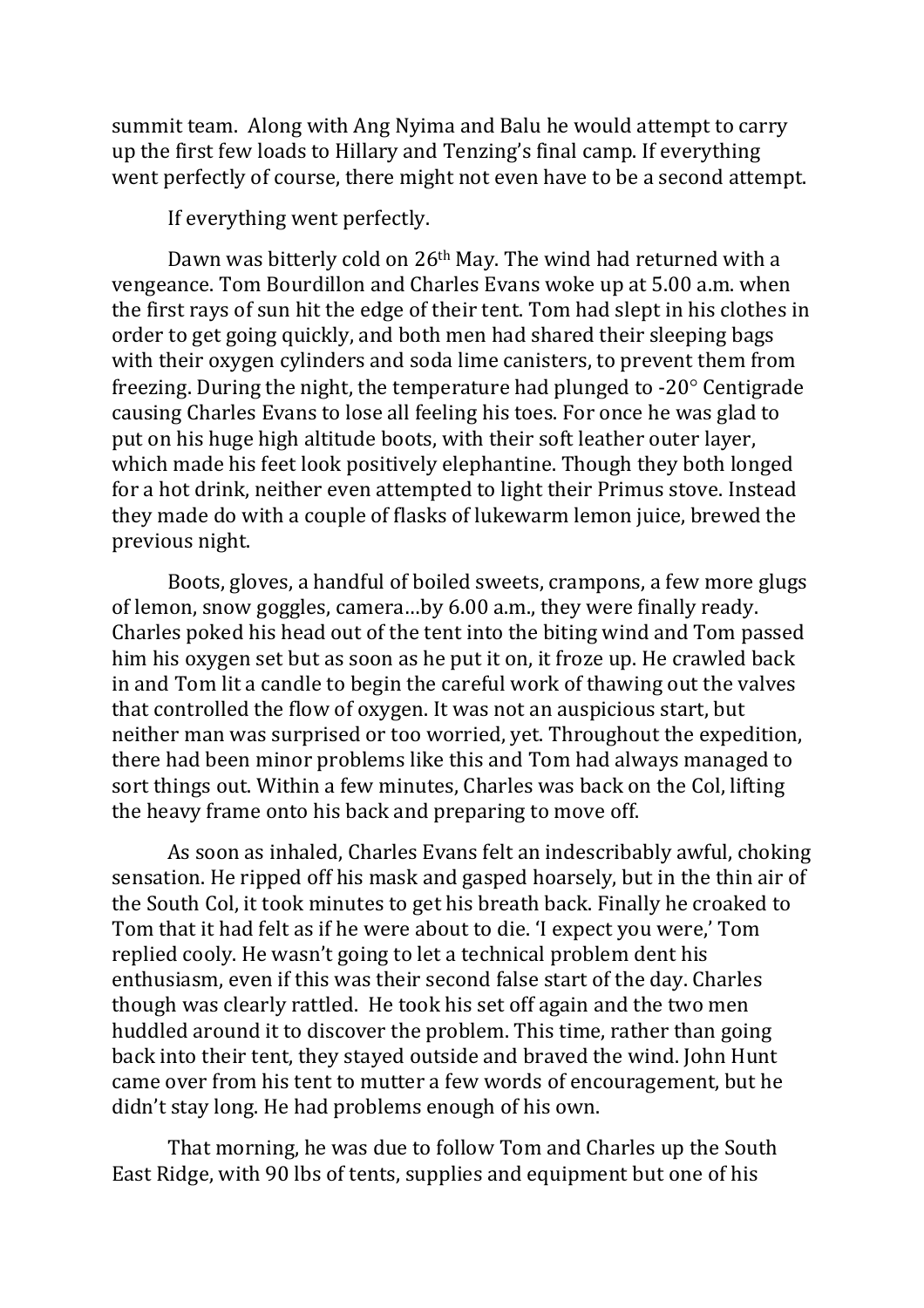Sherpas Balu was refusing to start. Lower down, Balu had been happy to throw his weight around, but ever since as he had arrived on the South Col, he had been a nervous wreck. Instead of playing his part this morning, Balu would stay in his sleeping bag and keep the stove running, forcing Hunt and Da Nymgal, to carry even heavier loads.

The minutes ticked by.

Tom Bourdillon and Charles Evans had wanted to leave at 6.00 a.m., but it was now an hour later and they still had not discovered the fault. Charles went over to John Hunt, but though sympathetic, his leader was unmoved. Today he was in battle mode: if the first assault was turning out to be a damp squib, his priority, as expedition leader, was to prepare for the second. Just after 7.00 a.m., Hunt and Da Nymgal, pushed off with an oxygen set and 45 lbs of gear each. They didn't look back.

Shortly afterwards, Tom Bourdillon discovered what the problem was. In his final report, months after the expedition, he wrote that someone had inadvertently damaged the oxygen set's main supply valve, in a 'mistaken, but well-meant attempt' to improve its efficiency. That 'someone' was his partner Charles Evans, but at 7.15 a.m. on the morning of their summit attempt, he did not want to hold a full inquest. With blood covering his frozen fingers, Tom replaced the valve, and a few minutes later they were on their way.

In front of them lay the South East Ridge, 3,000 ft of uncertain snow and steep rock. Tom and Charles' earlier excitement had gone but to their surprise, they began moving rather well. Ahead of them, they could see Hunt and Da Nymgal, making their way up a narrow gully, at the foot of the ridge. Before long, they had overtaken them. Up they went with a steady rhythm, ignoring the wind and the snow flurries that eddied around them. They kicked and chopped steps into the hard snow, until the slope grew too steep. Then they moved on to the rocks. Like all good climbers, Tom and Charles enjoyed both the intellectual challenge of finding the best route, and the physical challenge of overcoming difficult terrain. Charles had marginally more Himalayan experience than his younger partner, but Tom was very self-assured and, as everyone said, amazingly agile for a man of his size.

Then suddenly, as they came up over a crest in the rocks, they were greeted with an eerie sight. On a small platform hacked into the ice, there were the skeletal remains of yet another tent: a few wispy poles topped with torn strips of cloth, which thrummed in the wind like ancient prayer flags. It was here that a year earlier, Tenzing and Raymond Lambert had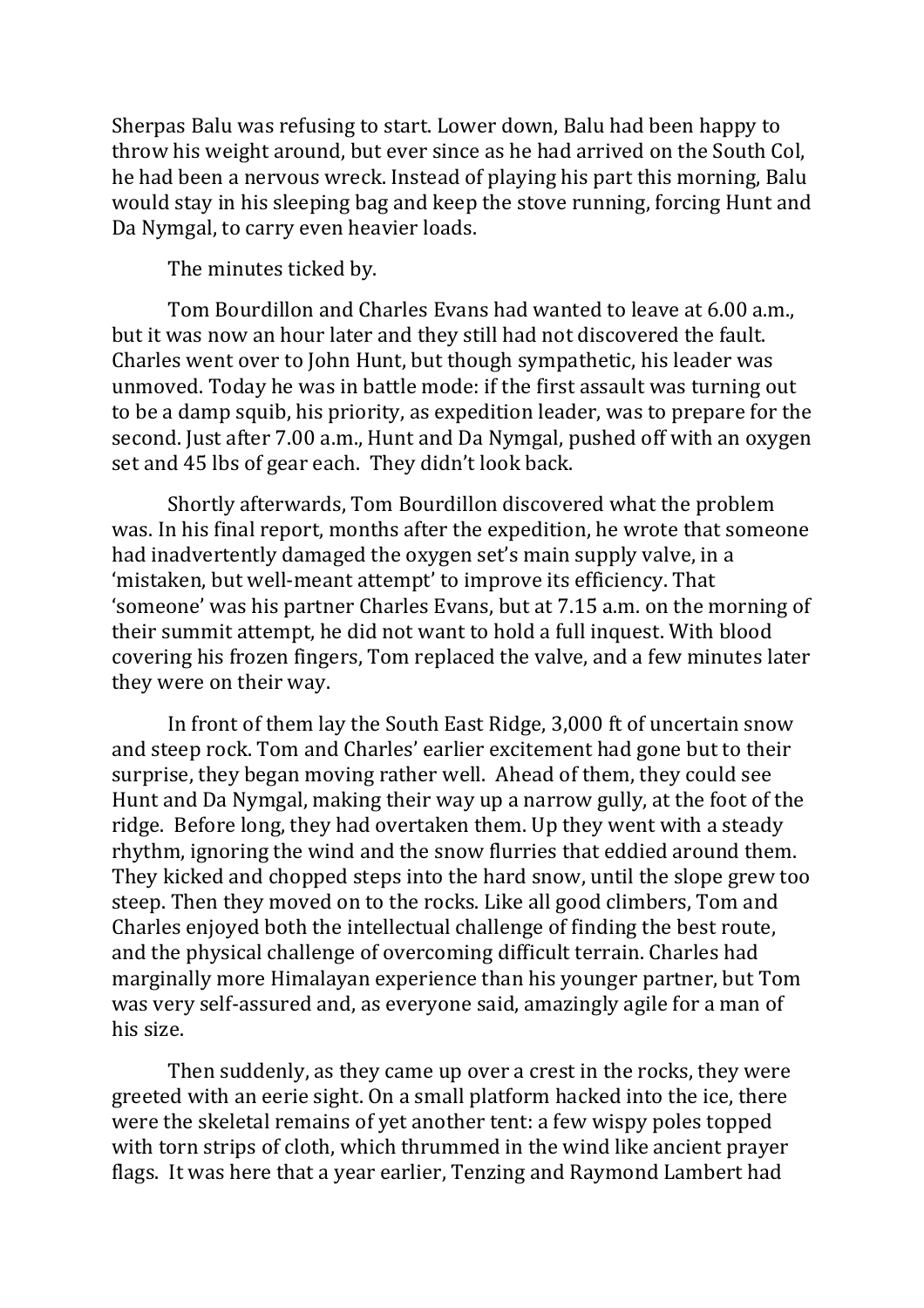spent an awful night without sleeping bags or anything to eat or drink. Tom and Charles paused briefly to look down; like everyone who followed they were amazed to see how steep the Lhotse Face looked and how precarious their camps seemed. They didn't stay for long.

Tom and Charles' confidence was returning. At the very least, they would reach the South Summit, the prominent peak in the ridge, just 300 ft below the true summit. As they made their way upwards weaving between the rocks, they were constantly trying to calculate how much oxygen they had left and how much further it would get them. Yes, they had started late but now they were moving at a phenomenal pace, making 1 000 ft an hour. Keep it up and the summit would soon be within their grasp.

The slopes, however, were becoming much steeper and the rock increasingly uneven so they had to use their hands most of the time. Their short-pointed crampons did not grip well into the patches of hard polished ice, and the thick covering of powder snow elsewhere made the going even slower. At about 11.00 a.m., they found a sheltered spot, a snowy hollow roughly half way between the Swiss tent and the South Summit. Charles stopped and made the very sensible, but fateful, suggestion that they should change their oxygen cylinders and soda-lime canisters.

He knew that this would be a tricky operation but after all the problems that morning and his experience on the Lhotse Face two days earlier, Charles Evans didn't want to risk running out of oxygen and having to make the change in the middle of a dangerous slope. Tom was not so sure though: their canisters were not empty yet and to replace them now meant throwing away precious oxygen and soda-lime, a decision that might come back to haunt them. Charles Evans was adamant; after the change, they would still have five hours of oxygen left and by his calculation, if they kept going at this rate, they would reach the summit in an hour and have enough to get back safely. In spite of his misgivings, Tom agreed to go ahead; there had been enough delays this morning, and his overriding priority was to keep their momentum going.

They took off their masks and unscrewed their oxygen bottles before removing the soda-lime canisters. Then they dug into their rucksacks and took out the spares. These were tense moments but ultimately the switchover went smoothly and they carried on up, 20 lbs the lighter. Tom was back on track with every rock pitch leading him closer to his goal. Charles, however, soon regretted making the change.

At first he did not mention it, but after ten minutes, he could not deny that he felt light headed and breathless; it was not the sudden choking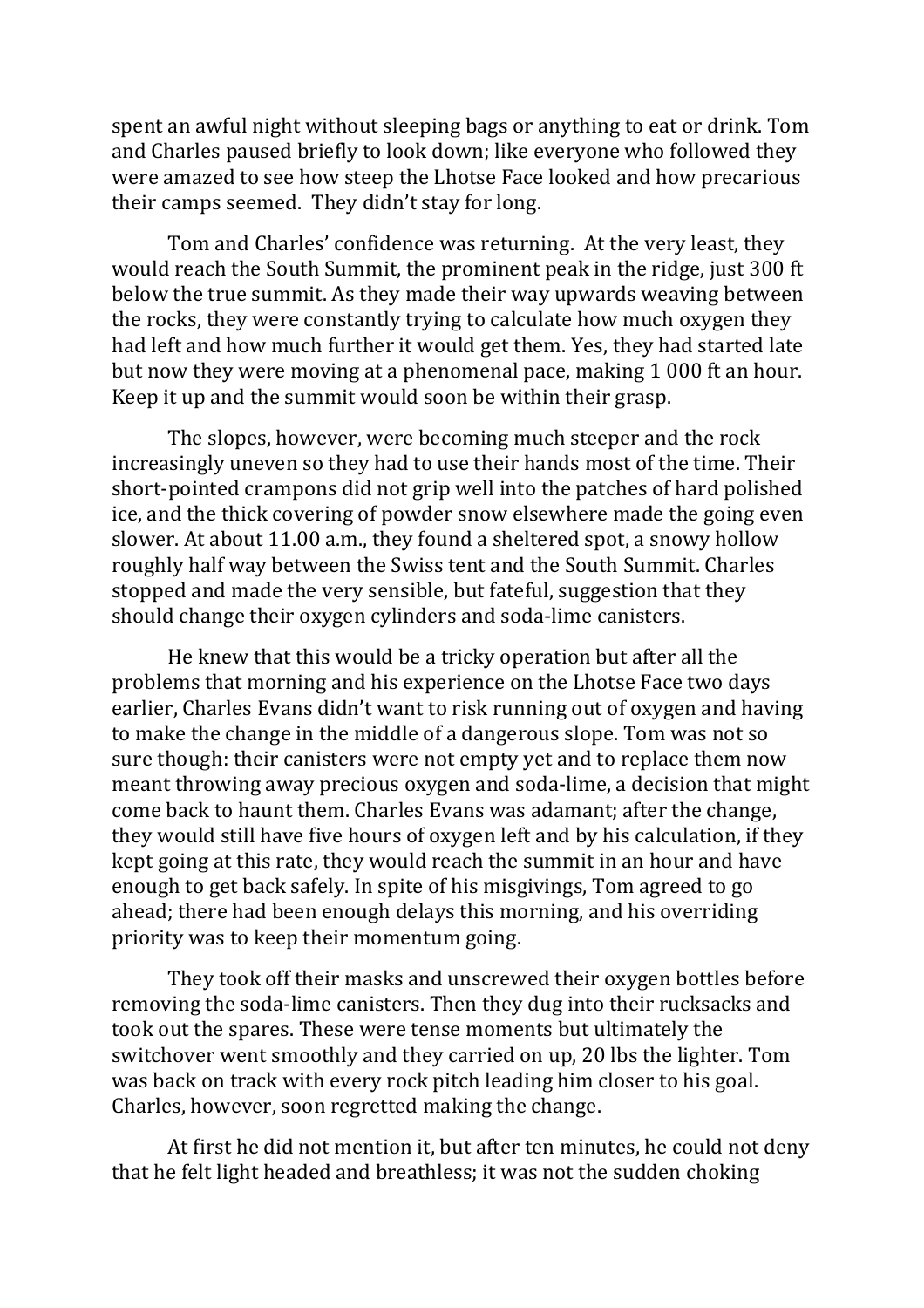sensation that he had experienced earlier that morning, but rather the strange feeling that no matter how deeply he inhaled, he was not getting enough oxygen. The sensation intensified until eventually he could not go on. Once again, Tom stopped to become a repairman.

Valves: fine. Tubes: fine. Oxygen cylinder: full. Re-breathing bag: soft and malleable. He could not find anything wrong, so he started again. Valves, tubes, oxygen, mask....There was only one thing left: the new sodalime canister. Tom and Charles had taken so much care, but now, for the first time on the expedition, they had mounted a defective canister. It was a bitter blow: the oxygen cylinder was fine, but carbon dioxide was accumulating in the re-breathing bag whenever Charles exhaled. Worst of all, there was nothing that Tom could do about it.

Incredibly, Charles Evans kept going, though he could not keep up with Tom's pace. The two men grew further and further apart, until sometimes there was a whole rope length between them. Tom was in a desperate hurry; he knew that after changing so early, the rest of the day had become be a race against time. It was a dangerous game though: if Tom slipped, Charles would not be able to hold on to him.

To add to their problems, the route was becoming increasingly uneven and the conditions much worse: sometimes they had to wade through thick snow, sometimes they had to scale slippery slabs of rock. In spite of the difficulties, they didn't think of turning back or even pausing. Instead, they pressed on, oblivious to their audience below.

' There!' George Lowe was pointing vigorously. ' They are going to make it!'

2,500 ft below, Lowe and the other members of the second assault team had paused on their way up to the South Col and were now staring intently at two tiny dots, which were moving slowly but steadily up the South East Ridge toward the South Summit. George had spotted them first and then shouted to the others, giving Ed Hillary what he later called 'the greatest thrill' of his life. Alfred Gregory, the second member of Hillary and Tenzing's support team, was equally excited. He had first met Tom and Charles on the previous year's expedition to Cho Oyu, and he felt immensely proud at the idea of two British climbers reaching the summit.

Tenzing remained silent; he wanted Tom and Charles to succeed but he too wanted a crack at Everest. Having ignored his family's pleas and signed up for the British expedition would he ever reach the summit now? Then, lower down the South East Ridge, Tenzing glimpsed another two tiny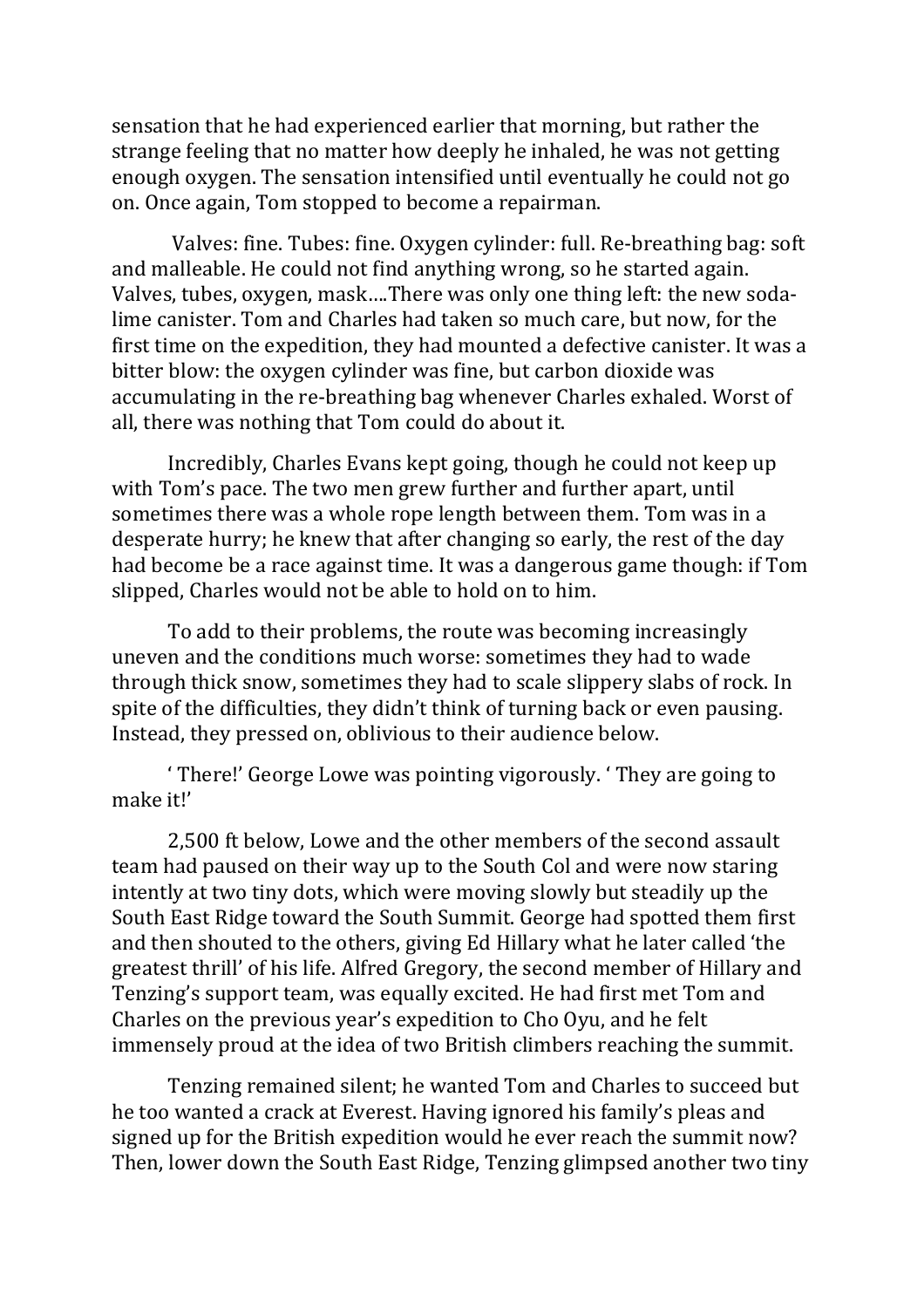figures, moving more hesitantly. It was John Hunt and Da Nymgal, carrying supplies up to *his* final camp. Perhaps the second assault would go ahead after all, he thought, even if Tom and Charles reached the top. Perhaps he and Hillary would still get their chance.

John Hunt and Da Nymgal were totally unaware of all the excitement; they had been passed by Tom and Charles an hour earlier and had no means of communicating with them. Even when he glimpsed them through the mist, he did not feel any elation. In his diary, John Hunt later wrote that the climb up the South East Ridge was the hardest thing that he had ever done. It was such a physical strain that he wet himself.

*Gasping and moaning for breath was an experienced I'll never, never forget: a real fight for life. Bodily self-control vanished as I struggled to get back into my lungs that vital element of oxygen. Never have I been* put to such physical strain.

At around 10.30 a.m., shortly before Tom and Charles changed their oxygen and soda lime canisters, Hunt and Da Nymgal reached the remains of the Swiss Tent. They were in such bad shape that they had to rest for a full half hour. Then they continued for another 100 ft, until Da Nymgal could go no further. Hunt spotted a ledge 50 ft higher up and cajoled his weary Sherpa into one final effort. In fact it was barely wide enough for the two men to stand on, never mind pitch a tent, but they dumped their stuff and built a flimsy cairn to identify the spot.

Hunt and Da Namgyal's descent was just as difficult. They crawled down the gully to the foot of the ridge, a few yards at a time, stopping constantly to belay each other. When they reached the 'easy ground' of the South Col things only became worse. John Hunt felt his strength disappearing like water. He would take a few steps, collapse, get up, stumble on for a few more feet, sink to his knees, and then repeat the whole process. Da Nymgal was in no better shape.

Then, suddenly, Hunt looked up and was astonished to see Hillary and Tenzing coming to wards him.

It was no hallucination. They had only just arrived on the South Col, but on seeing Hunt staggering down the South East Ridge, Hially and Tenzing had rushed out to help them. Instinctively, Ed Hillary put John Hunt's arm over his shoulder and his own arm around his waist, but even with the big New Zealander to help him, John Hunt was too weak to walk. Ed plied him with lemon juice from Tenzing's flask but it was no good; Hunt collapsed again, in tears. It was shocking to see the expedition leader in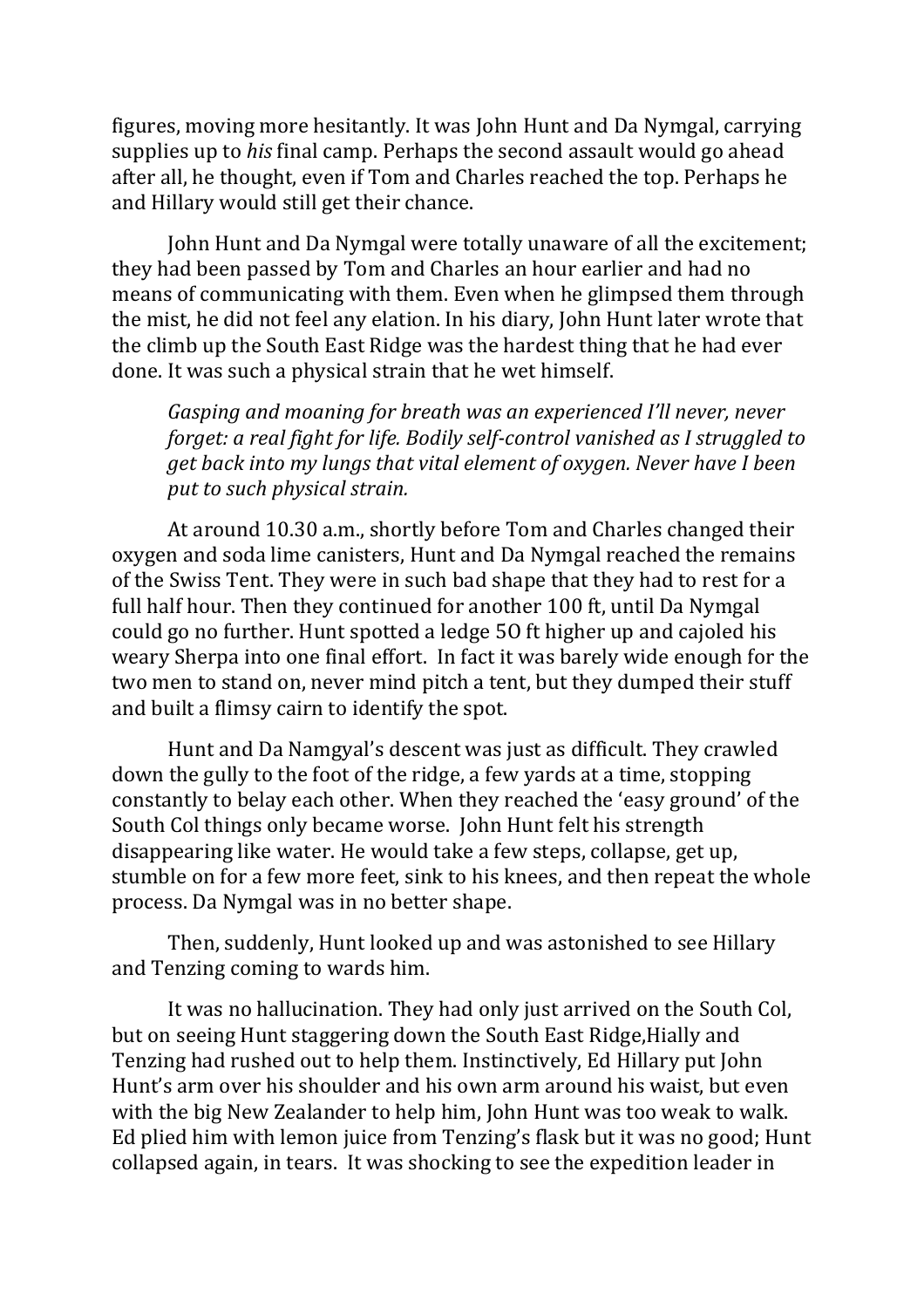such a state. Sensing that there must be something seriously wrong with his oxygen equipment. Ed returned to camp to find a replacement for John Hunt's set. Hurrying wasn't easy at 26,000 ft and it was some minutes before Hillary returned; he strapped a new oxygen set on Hunt and adjusted the valve to peak flow.

Fortunately, the medicine had some effect, and ten minutes later, Hunt and Da Namgyal tottered into the tents. Hillary took off Hunt's oxygen mask, but he left the cylinder open flooding the tent with oxygen. Tenzing brought in a hot drink and listened as Hunt hoarsely recounted the story of their morning on the South East Ridge. Then, after a commotion outside, George Lowe poked his head through the tent flaps.

"They're up! Tom and Charles have made it!' he exclaimed.

Barely a few minutes earlier, while George Lowe and Alfred Gregory were making a final traverse onto the South Col, the clouds had parted to reveal two tiny figures climbing steadily up and over the South Summit. Gregory and Lowe were so excited, that in spite of the altitude, they had run all the way down to camp 8.

Inside the tent Hunt was instantly revived by the news. Gregory, came in positively "jubilant", as Hunt underlined a letter to his wife Joy, and the Sherpas soon caught the mood. Ang Nyima, who had come up with Hillary and Tenzing, turned to Hunt and exclaimed in slang Hindi, "Everest" has had it!" Apart from Tenzing, most of the Sherpas had found getting up to the South Col very hard; even the so called 'Tigers', hand-picked men who had been kept back for the final stage, had struggled with the altitude. Now they were celebrating what they thought was the end of the expedition; they didn't realise that Tom and Charles had only reached the South Summit, and that there was another 300 ft to go. Hillary went outside to take a closer look, but as swiftly and decisively as they had parted, the clouds closed in, obscuring the South Summit and the two men who had just reached it.

Blue skies above and rolling banks of cloud below. A thin layer of snow covering everything, crunchy underfoot. Higher up, the wind whipping the enormous cornices on the ridge, sending a plume of snow soaring into the air. No sound except the relentless roar of the wind, and the gentle hiss of their oxygen sets.

Tom and Charles gazed around in exhausted awe. For a moment they forgot about all the hard work of getting to the South Summit, and simply revelled in the wild beauty in front of them. They were the highest men in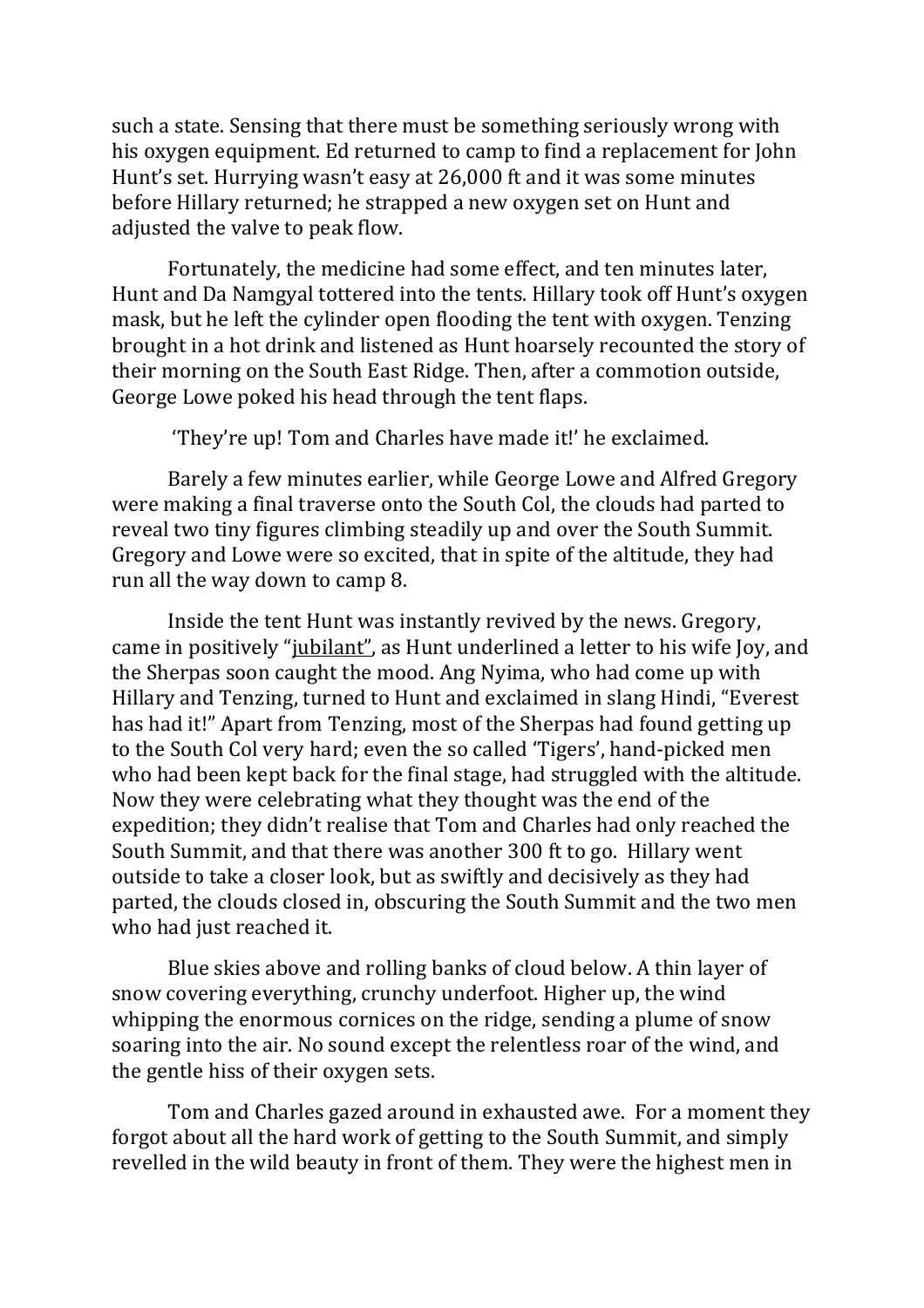the world: 2,200 ft higher than Herzog at the summit of Annapurna in 1950, 500 ft higher than Tenzing and Lambert in 1952.

For a few minutes they rested and simply took in the view. Then Charles removed his oxygen mask to suck some boiled sweets and Tom brought out his camera. He took a photograph of Charles, sitting on the snow looking into the distance, and then asked him to pose for a more formal shot, kneeling on one knee, with his arm resting on the other. In front of him, his ice axe was plunged into the snow, with his rope coiled around it for safety. Charles had taken off his mitten, revealing a watch, poking out from under his glove. It was 1.20 p.m.

In front of them lay the final 300 ft ridge to the true summit. For Tom, it was a beautiful, exhilarating sight, "a wilder and more fantastic ridge than either of us had seen before in the Himalayas or the Alps". Charles took a photograph of Tom, staring upwards, his back to the camera. Could they go on or should they head back? Stick or twist? They probably had about 6 more hours of day light, just enough maybe to get the summit and back, but did they have the oxygen, and equally importantly the will power?

Tom and Charles were not the only men considering what they should do next.

Down on the South Col, the initial excitement of seeing them so high, had given way to more sober reflection. Should Tom and Charles carry on? A few days earlier, the two assault teams had discussed this very situation. When Hillary asked Tom and Charles what they would do if they reached the South Summit late in the day, Tom had assured him that they were 'both sensible chaps with a desire to go on living' but Ed had not been entirely convinced.

He trusted Charles Evans absolutely but though he rated Tom Bourdillon highly as a climber, he worried that his fierce determination might override his better judgement. Ed hoped that the first assault would succeed but more importantly, they had to return safely, for their own sake and for the sake of the expedition. No one wanted a repeat of Mallory and Irvine's disappearance in 1924, no-one, and above all Hillary and Tenzing, wanted the second assault to turn into a rescue mission.

Ed Hillary's assessment of Tom and Charles was not far off the mark. Though the two men had been partnered for much of the expedition, they were really quite different. Tom was a brilliant rock climber who had made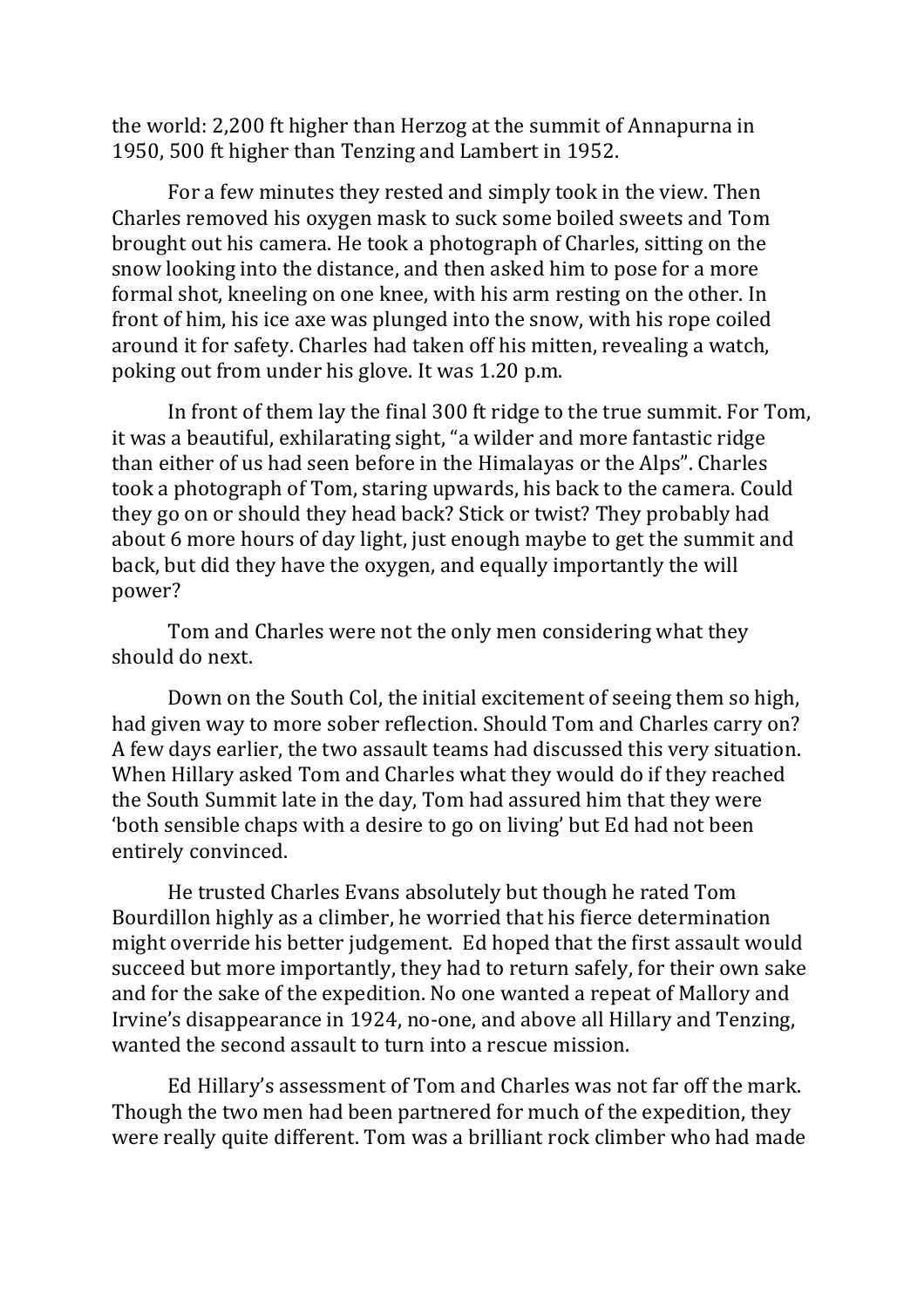his name in the Alps, climbing the kind of difficult routes the previous generation of British climbers had avoided.

Charles was five years older and bitter experience had taught him to be cautious in the mountains. Just a few years previously, he had survived a tragic accident on Mont Blanc, which had killed his friend Richard Hull. Like Eric Shipton, his great joy came in exploring blanks on the map and new uncharted regions, not bagging peaks or scaling impossible cliffs. He was also a natural leader, and though Hunt never stated it publicly, it was clear that he had deliberately partnered him with Tom Bourdillon, so that the two men might balance each other out. Tom would push Charles to his limit, but Charles, he hoped, would always be strong enough to know when to say no.

Now as Charles Evans looked at the ridge in front of them he calculated that it would take them three hours to reach to the top. If they succeeded, they would run out of oxygen on the summit itself and would then have to make the whole return journey without gas. Tom and Charles didn't have the luxury of Hillary and Tenzing's extra camp, so they would have to get all the way down to South Col, by the end of the day. To Charles, this was clearly impossible.

Tom disagreed; they had come this far, how could they not go on? He regretted following Charles' suggestion, to change their oxygen and soda lime canisters so early in the day; it had meant throwing away at least an hour of vital oxygen and had considerably reduced their margin of error. But they still had a slender chance to seize the greatest prize in mountaineering, and what climber would turn back now?

In fact, from the very first thing that morning, the two men had behaved very differently. At 7.00 a.m. on the South Col, Tom had taken his gloves off and risked frost-bite to repair Charles' oxygen set, but even as he desperately tried to fix it, Charles had walked over to John Hunt and offered to abandon their attempt and help him carry equipment up to Hillary and Tenzing's camp. Hunt had declined, not because he so wanted the first assault to succeed, but because he didn't want Charles to accompany him, without a fully-functioning oxygen set.

The truth was that Charles had never been entirely convinced by the closed circuit system and nothing that morning had given Charles any more grounds for confidence. All oxygen sets were unpredictable but the closedcircuit variety seemed to be particularly capricious, and simply too fragile to use on this kind of expedition. When Charles later wrote about them it was always with distrust; he described them as 'heavy and vulnerable' and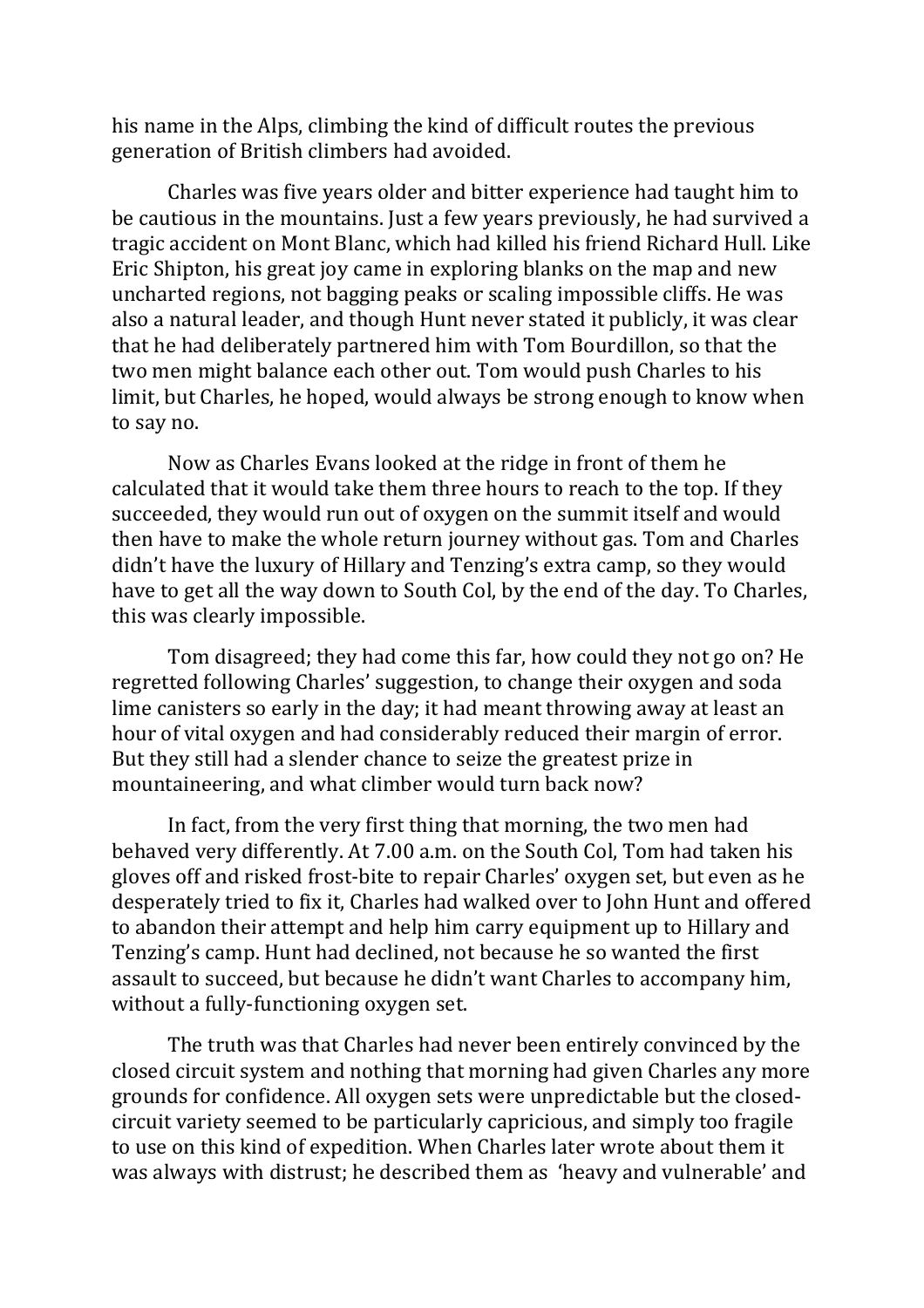'covered in sharp edges' which invariably snagged on everything in their path. The bulky design and, in particular, the tight mask was utterly alien to a climber like Charles Evans, who loved the companionship of mountaineering and the sense of communion with the environment.

Charles' underlying philosophy of mountaineering was also very different. He did not believe that getting to the summit was the be all and end all of mountaineering. In a revealing letter to a friend and fellow doctor, Anne McCandless, sent in February 1953 just before he left for Everest, he had written:

*As to success* – *putting someone on the top* – *I* don't think it is so *important* – *though it* would not do to broadcast that opinion.

It would be possible, wouldn't it, for a man to stand on top and yet to *have failed.*

Tom Bourdillon was no obsessive peak bagger but he would certainly have disagreed about oxygen. He was a rock climber and he too loved to be as free as possible, but oxygen sets were a means to an end, and in this case, the end made all the problems worthwhile. As for the peculiarities of the closed-circuit system, of course he felt utterly different. After all, he had developed and hand built the sets with his father.

For months, the two Bourdillons had worked away in laboratories trying to perfect their system. Even after Tom had left for Everest, his father, Robert, a research scientist at Stoke Mandeville hospital, had continued to work on the design and send over reports about the tests that he was undertaking. The simple fact was that whereas Charles had experienced constant problems, Tom's own set had worked more or less perfectly. If they got to the summit today, it would be a vindication of all the work that he had put in. Tom would be crowned as both a brilliant climber and a groundbreaking engineer.

So what should he do about Charles Evans? Tom accepted that his partner was not in a fit state to continue but could he go on alone? Ironically it was the same question that Tenzing had fielded in Kathmandu, when he had been cornered by Ralph Izzard of *The Daily Mail* all those weeks ago. Tenzing had refused to speculate, but for Tom Bourdillon, there was nothing hypothetical about the current situation and there were precedents on Everest.

In 1924, Edward Norton had left his sick partner Howard Somervell, high up on the Northern slopes and carried on alone for another hour, until exhaustion and double-vision had persuaded him to turn back. Nine years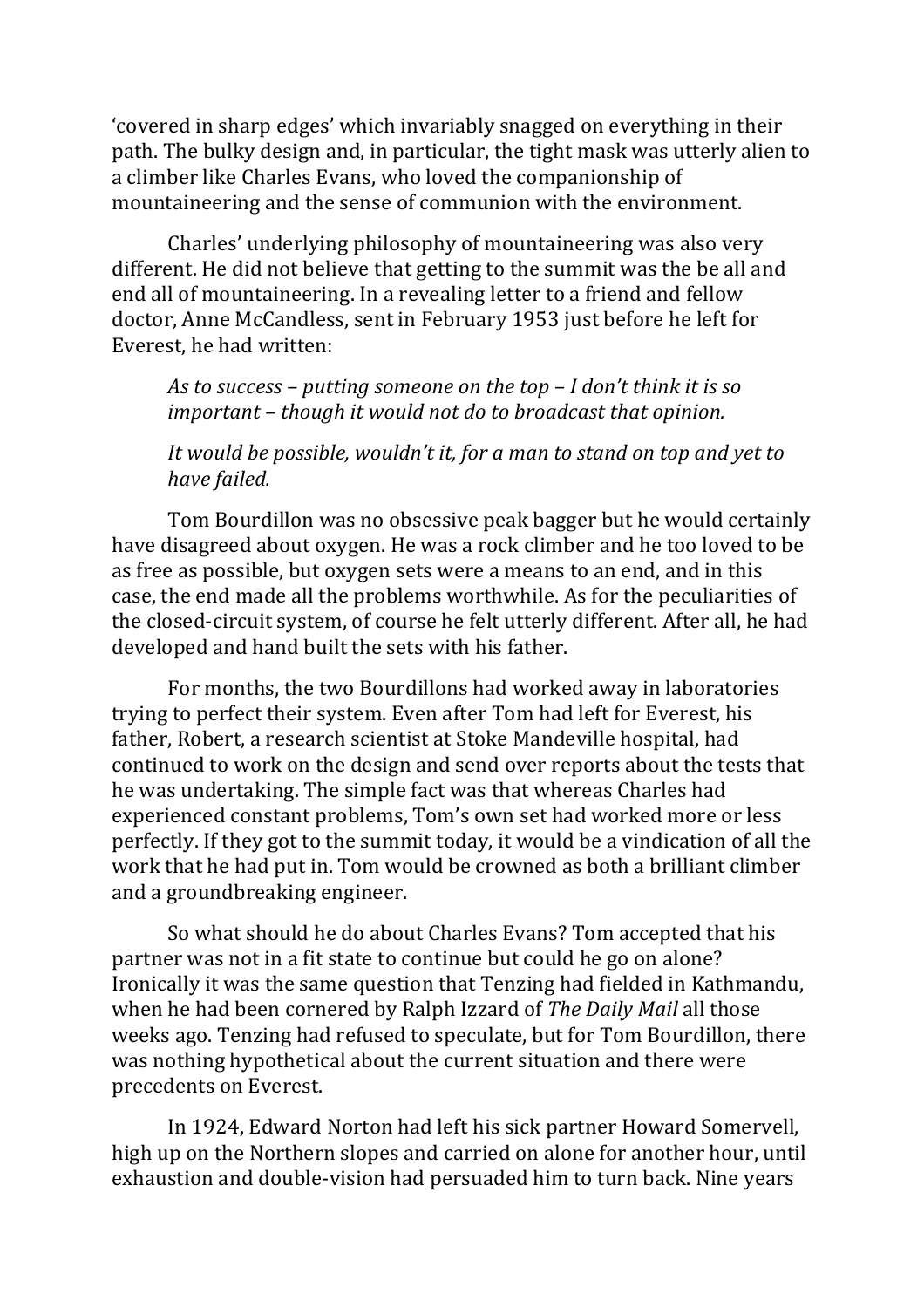later in 1933 Frank Smythe, had left the young Eric Shipton, prostrate on the rocks below the famous First Step, to make another attempt on Everest from the North. Frank Smythe wrote that at the time, it did not strike him as 'strange' to be making a solitary attempt. "There was nothing brave or bold about it," he had said. "We had come to Everest to climb it, and, if possible, it had to be climbed." Frank Smythe had continued for another thousand feet before turning back; meanwhile Eric Shipton, had made his own way back to camp.

There were two major differences though between Tom's current dilemma and that of his predecessors. First of all he and Charles Evans were already far higher than any of the pre-war teams, and crucially, they were using oxygen. Smythe and Norton had both eschewed what their detractors called 'artificial aids' but the 1953 team had committed themselves to a very different path. If Tom abandoned Charles to his fate, not only would his partner have to descend 2,700 ft of difficult ground without any one to belay him, but, if the problems continued with his set, Charles would have to conduct the running repairs that Tom had carried out so far this morning.

Charles Evans wasn't just worried about himself, though; he was thinking about Tom and the expedition as a whole. If Tom wanted to continue by himself, Charles believed that his partner just wasn't thinking straight. He remembered John Hunt's instructions: *only go on if you are sure that it is safe and have enough time and enough oxygen. Otherwise come back down and brief Hillary and Tenzing on what you have seen and what lies ahead.* As John Hunt consistently maintained, this expedition was a team effort, not a chance for individual glory.

Charles was proud of what they had achieved in reaching South Summit; after all they had already established a new world altitude record. But now, their priority had to be getting down safely, and it was his job to persuade Tom to face facts. So Charles spoke up, with dramatic effect.

'If you carry on going, you will never see Jennifer again.'

Jennifer, dark-haired beautiful Jennifer; the voung wife that Tom was so in love with. He thought about her every day and felt very guilty about being away. On the top line of the diary, that he had maintained assiduously for the last two months, he was counting down the days to their next meeting.

# **10th March 1953, Bhadgaon-Banepa, 147**:

*'It is* 147 days to go now, and then I shall be able to hold you again.'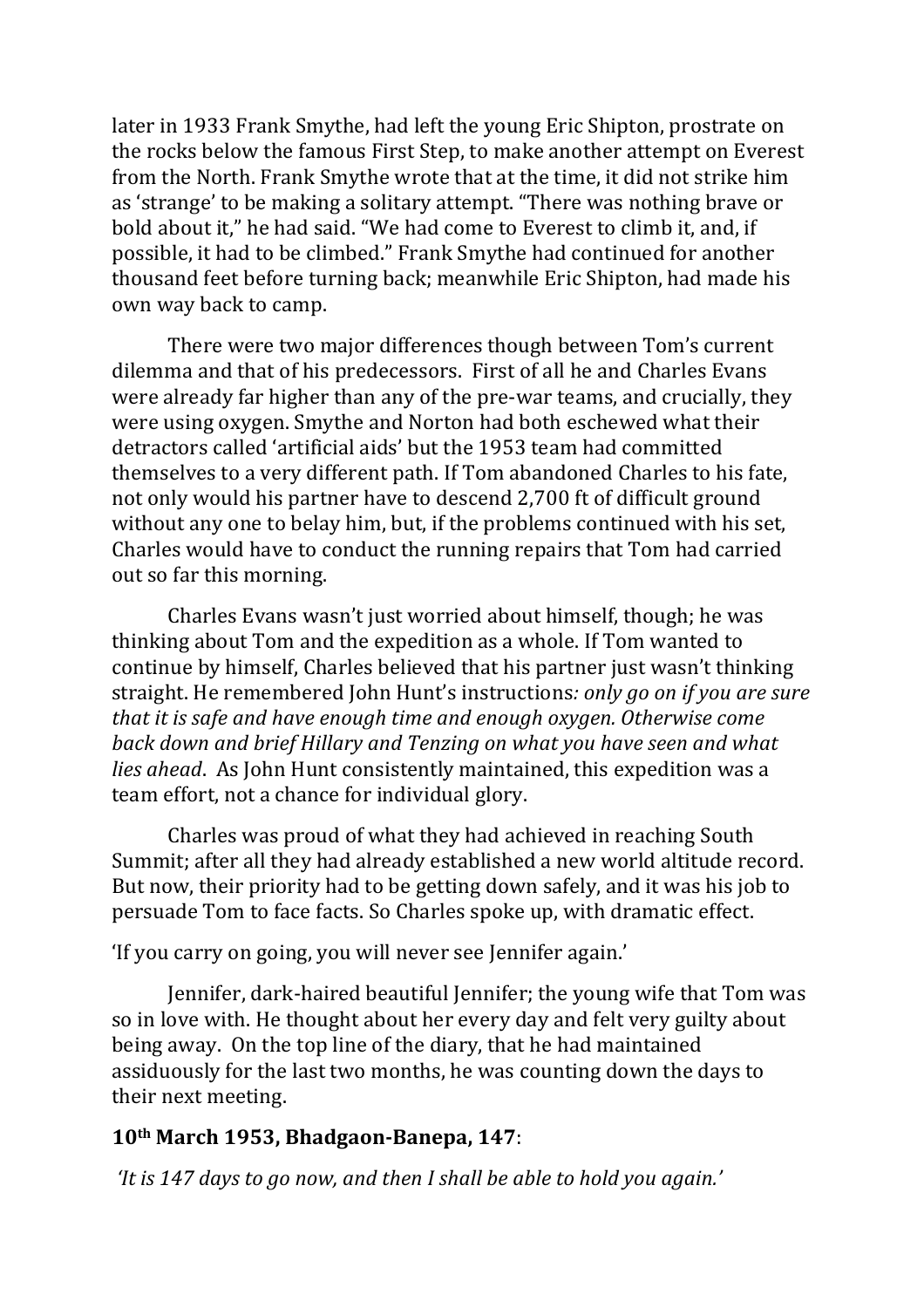## **18th March 1953, Those-Chyangma, 139:**

*'I* was not very nice last year. I feel so sad and so quilty and there is nothing I *can do now. Please remember that I love you and love you and that you are* all that matters to me and that I don't mean to hehave like that.'

#### **9th April**, **1953 117:**

*" I WILL NEVER COME OUT AGAIN WITHOUT YOU".* 

And now:

#### **26th March 1953, 1.20 p.m., the South Summit of Everest, 66 days left:**

*'If you carry on going, you will never see Jennifer again.'* 

It wasn't just a question of how he treated his climbing, partner, or his own willingness to face danger, Charles Evan's stark warning reminded Tom of the one thing in his life that was more important to him than mountaineering. But Tom was a scientist by training, a rationalist, and he knew that this was essentially a question of litres and flow-rates, not sentiment. So he went back to his calculations. Did he really have enough oxygen to get back? He had often talked about the risks of mountaineering with his wife Jennifer. They both accepted that danger was part of sport, but there was a big difference between taking a calculated risk and being reckless. Even if he had enough oxygen to get to the top, could he get back safely? It was all about the numbers, but 28,700 ft was not an easy place to be doing complicated mathematical computations.

Tom walked along the ridge to take a last glance upwards, and then at 1.30 p.m., Tom Bourdillon turned his back on Everest. The first assault was over, but as Tom wrote a few days later, the 'nightmare' was only beginning. 

Charles Evans' oxygen set was still malfunctioning, so Tom attempted to bypass the soda-lime canister and convert it into an open circuit set. It was a good idea, but it did not work. So Charles had to carry on breathing a noxious mixture of carbon dioxide and oxygen. On the steep rocks below, he slipped several times. Tom did his best to hold onto him until soon he too started to tire. When they finally reached the site where two hours earlier they had changed oxygen cylinders, they stopped for more sweets and glucose tablets. It never occurred to them, to try changing back to the soda lime canister that Charles had discarded.

After a few minutes, they set off again with Charles Evans in the lead and Tom Bourdillon as anchor-man but then, without warning, Tom lost his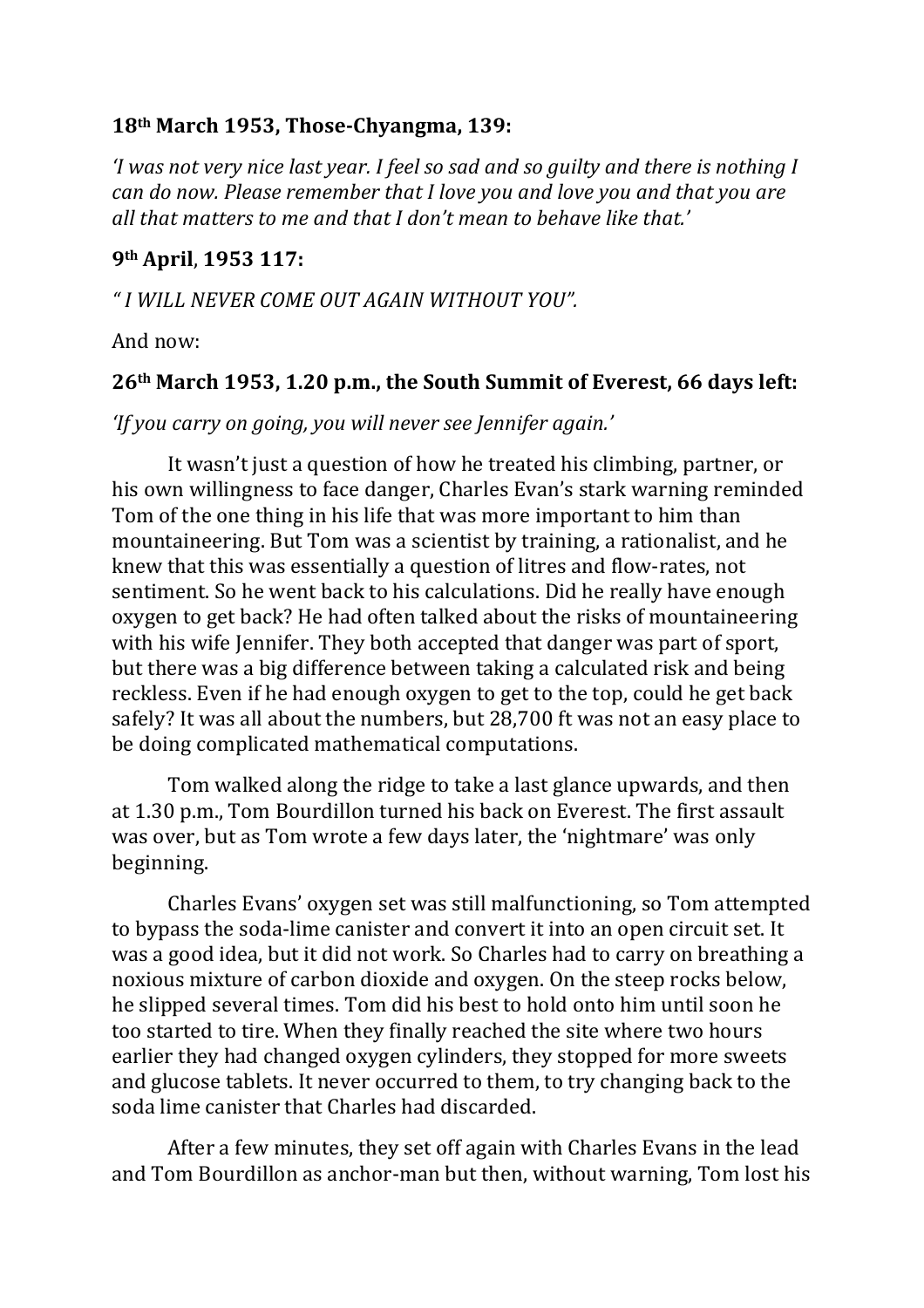footing and slid straight into Charles's back. The two men hurtled down the mountain uncontrollably. Charles desperately tried to arrest their fall by plunging his ice-axe into the snow, but it was no use. In their exhausted state, there was nothing they could do but carry on tumbling, until at last the slope eased off. They lay on the snow, panting for several for minutes. Charles later wrote ruefully, that whenever one of them caused an accident, he would apologise 'punctiliously' to the other; even on Everest, manners were manners. Then Tom, hauled himself up wearily, and climbed thirty feet back up the slope, to the ledge where his ice-axe had fallen.

At the Swiss camp-site, they made a 'solemn pact' to take the dangerous final snow gully, very carefully. Rope length by rope length, they eased themselves down, taking turns to lead, and driving their axe handles deep into the snow to belay each other. Then suddenly, when Tom was leading, they had their second major slip. Charles fell and within a few seconds was sliding past his partner on the hard packed snow. He waited for the clinch of the rope that would indicate that Tom had held him, but all he felt was a slight tug around his waist. Tom Bourdillon had come off too! Below them lay the South Col, to their left was the Lhotse face and a sheer drop of 8,000 ft.

At Camp 8, George Lowe had watched the events unfold with utter amazement. The clouds were playing their usual tricks. First he saw Tom and Charles at the top of the gully and breathed a huge sigh of relief; then the mist rolled in, totally obscuring them. When it cleared, ten minutes later, the two men were at the bottom. At first George couldn't quite believe it: how on earth could they have got there so quickly? In fact, as Tom and Charles both well knew, they were very lucky to have survived the descent. They later joked that they had 'yo-yoed' their way down the slope, a technique most definitely not included in reputable climbing manuals.

By now, as they stumbled across the South Col, Tom and Charles had an audience. Alfred Gregory took out his Koodak Retina and George Lowe cranked up his movie camera; first a wide shot of two tiny figures, and then a closer shot of utterly weary men. It was just after 3.30 p.m., Bourdillon and Evans were safely back. Could they have possibly made it to the top? It was unlikely, but no one knew for certain. Should they be celebrating or commiserating?

George Lowe and Ed Hillary went out to meet them. The returning men looked like 'creatures from another planet', according to Ed. Their down jackets and cotton wind suits, were puffed up with air and they were covered from head to toe with tiny icicles. Charles was in the lead, Tom close behind him, the two men walking very slowly. Ed Hillary was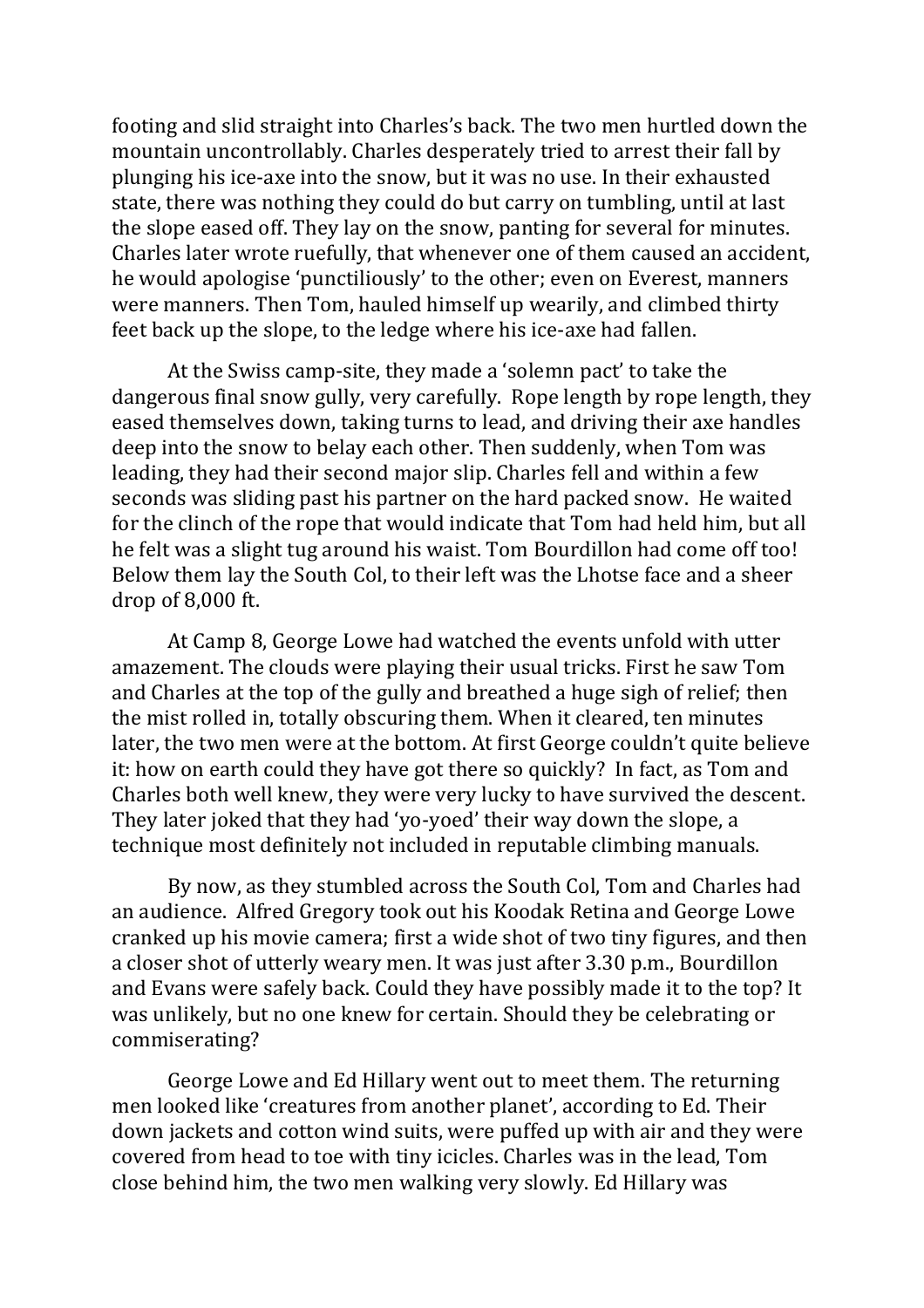suddenly overcome with emotion; he threw his arms around them and 'muttered some familiar abuse'. Eventually they reached a large rock and slumped down; Tom and Charles were just a few yards from the tents, but they were so tired that they could not go on. Alf Gregory continued to photograph them and George Lowe took a few more shots, before abandoning his camera to greet the men in unprintable slang. 'We should have gone on, we should have gone on,' Tom kept on muttering. Tenzing came out with some hot drinks; Charles and Tom kept on looking back up.

More juice, more questions, more photographs, more weary steps, until they were back in the main tent, peeling off their outer clothing and telling the story of their day. As Hillary admitted later, he and Tenzing were quietly relieved: there would neither be a rescue mission, nor a wake. They had not been beaten to the top, tomorrow they would have their day. A few hours later, with what he called a "regrettable feeling of satisfaction", Hillary and Tenzing retired to their tent. SAME TENT??

For Tom and Charles, the ordeal continued. They crammed into the small Meade tent with John Hunt, in order to give the second assault team as much space as possible. It was barely big enough for two men, never mind three. The wind that night was remorseless, pummelling the canvas and making it impossible to rest. Nearby, Hilary and Tenzing were sleeping on oxygen, but Tom and Charles had no such luxury. They'd had their day, now it was time to take second place.

Charles was relieved to be have made it back alive and cheered by the warm welcome of the others but Tom spent the night, churning over the events of the day. If only he had prepared the oxygen sets better, if only he had ignored Charles' suggestion to change cylinders, if only he'd had the strength of mind to go on alone. A sleepless night on the South Col was the last thing he needed.

On the following morning, the wind was so ferocious that Hunt was forced to postpone Hillary and Tenzing's move up to their high camp. It left him with a big problem though: Tom and Charles. They just had to go down; up here on the South Col they were a drain on the others, using up precious food and fuel. Tom, however, was not sure if he was fit to move; he was exhausted by yesterday's exertions and, perhaps more importantly, emotionally shattered.

When Hillary struggled over to their tent, he found Tom in what he later described as a "a vague state of mental depression from which he would emerge every now and then with a new set of figures and times to prove that he could have done it." Hillary quizzed them again about the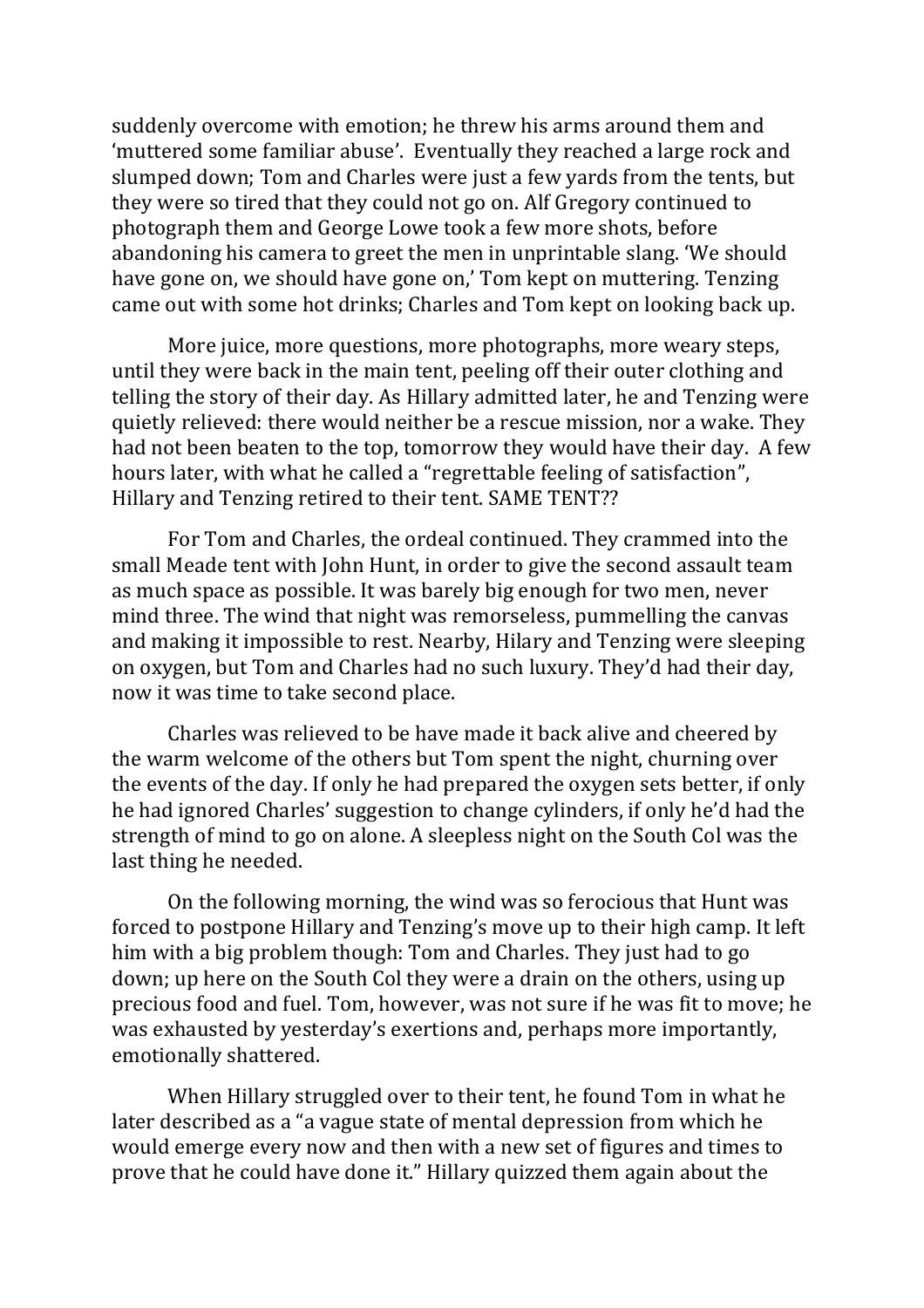final stretch of the South East Ridge, but neither had any good news. When Hillary was out of earshot, Charles told George Lowe that in fact it looked impossible. 

By noon, the wind had abated so Tom and Charles prepared to descend. Their first problem though was getting off the South Col itself. In order to get back onto the Lhotse Face, a climber first had to climb up the 300 ft slope to tip of the Geneva spur before beginning their descent proper. Normally, this was not a problem; the Sherpas in particular, were usually so glad to be leaving the South Col that they would scurry up, as if it was flat. For Tom Bourdillon that morning, it was a slope too far. He roped up to Charles and Ang Temba, another of the Sherpas who had fallen ill, and slowly moved off. In order not to use up any more oxygen, they had decided to climb down under their own steam. They had only been going for a few minutes, when Tom lurched forward and collapsed, face flat in the snow. For a few moments he didn't move.

Then he picked himself up and staggered forward, before collapsing again. 

Ed Hillary was getting more and more worried. As he hurried over to them, he had visions of a full-scale mountain rescue. Could they possibly carry Tom Bourdillon down the Lhotse Face? Ed and Charles Evans left him with Ang Temba, and then headed back to camp. John Hunt was in the pyramid tent with George Lowe when they burst in. They told him that Tom was in a critical state, 'possibly dying'. Charles Evans assembled an oxygen-set and hurried off, leaving the others to work out what to do next.

Even if the oxygen revived him, it was clear that Tom would not be able to get down without someone to support him. But who would it be? They could not rely on any of the Sherpas apart from Tenzing, and he obviously could not be spared. It had to be Alfred Gregory or George Lowe. Both men though were clearly excited to be on the South Col, and they were both needed to help Hillary and Tenzing set up their final camp on the following day. Alfred Gregory was outside or in one of the other tents  $-$  as Hillary noted wryly, 'Greg' had the happy knack of always being absent when difficult decisions were being made- so John Hunt chose George Lowe. But instead of meekly following orders, George Lowe had the temerity to say no.

He pointed out that Hunt was visibly exhausted and would not be able to play a role in establishing Hillary and Tenzing's top camp. Better to have a fit climber like himself, who had been on the South Col for one day, than a weakened leader who had shot his holt.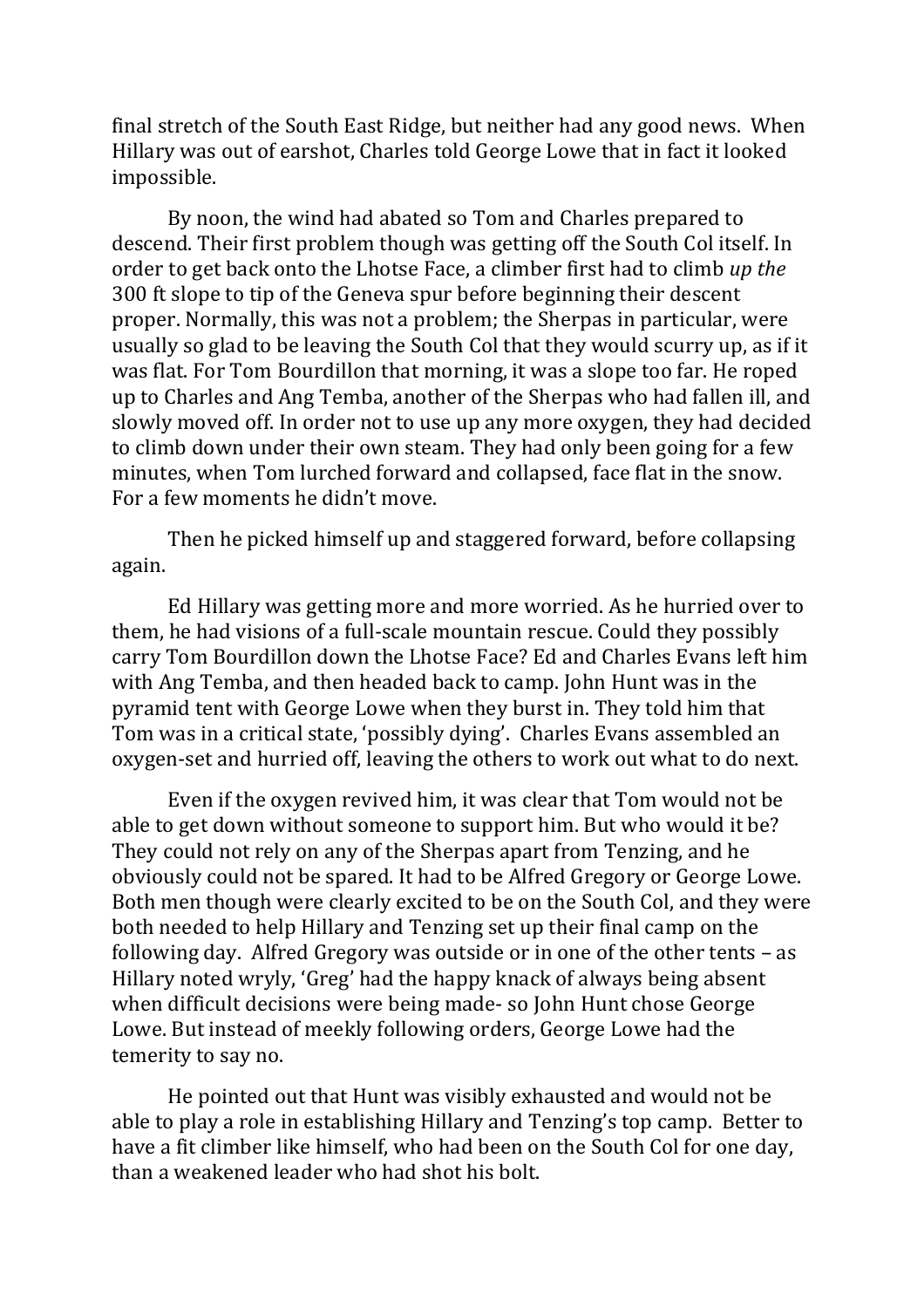John Hunt stood firm and George Lowe reluctantly began packing his gear. In spite of all his own doubts about his fitness and age, Hunt was as passionate as anyone else about climbing Everest. As far as he was concerned, he had sacrificed his own ambition to be on one of the summit attempts, for the good of the team. The second assault was about to begin. there was work to be done and there were decisions to be made, and, at the very least, he wanted was to be up here on the South Col at the heart of the action. What happened next was a small, but crucial moment in the expedition, which showed just how good a leader John Hunt was.

In the official expedition book, *The Ascent of Everest*, he made light of it:

*My post was here on the Col, to see the big assault safely launched, and decide, if need be, on a further postponement or, possibly a withdrawal.* Yet I was supporting the first assault, and by sending either Greg or George would only weaken the second assault's chances. I decided I *must go*.

But in a letter to his wife, Joy, written a week later, he was more honest about the emotions involved:

*I* turned to Greg and George, it must be one of them. Then in their *chagrin, I saw my mistake. I was finished, they were fresh.....I must go down but it was a bitter decision to take.* 

A full twenty five years later in his autobiography, *Life is Meeting*, John Hunt admitted that this was in fact the 'worst moment' of the whole expedition for him. He so wanted to stay, but he realised that he just had to go down. To Ed Hillary though, this was John Hunt at his finest, showing real leadership and a real commitment to the good of the expedition, whatever his personal ambitions. Ed Hillary was humbled:

## *Never at any other moment did I admire John Hunt more.*

As he began to assemble his gear, John Hunt had a final word with Ed. He told him to put safety above everything but to try his damnedest to get to the top; thousands of people around the world, he said, were backing this expedition and had put their hopes in a British success. John Hunt was a very spiritual man and at this point in his life, a committed Christian. He later wrote that on Everest he felt "as though guided along a pre-destined track, a curious sensation of confidence answering to Faith". All of a sudden, he remembered something: deep in his rucksack, there was a small crucifix that a Benedictine monk had given him a week before he left Britain, with a request that he should plant it on the summit. Hunt pressed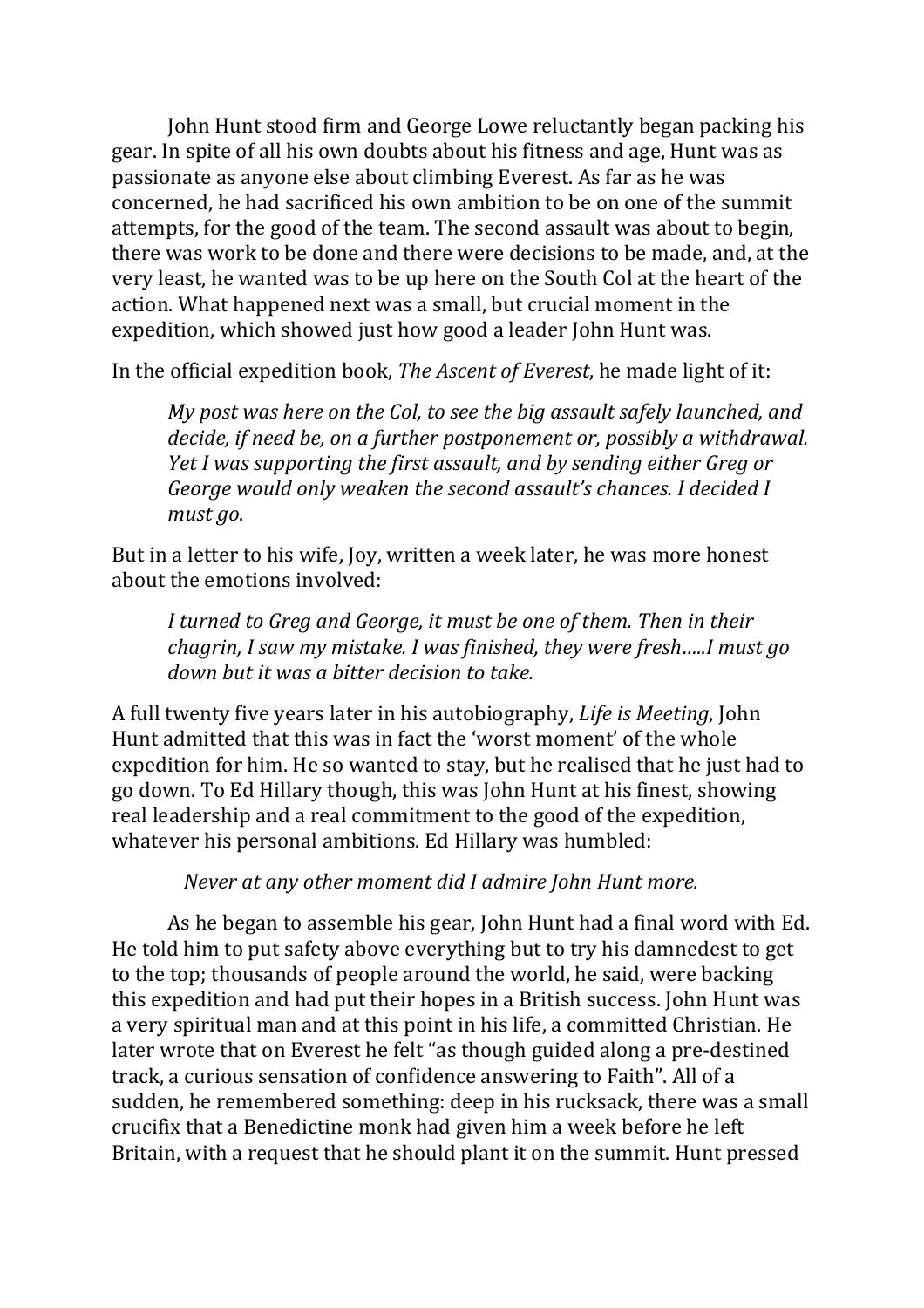it into Ed Hillary's hand before wearily plodding out of the tent to join Charles and Tom.

Hillary followed, offering to carry Hunt's pack. It was not an encouraging sight: John Hunt was weaving drunkenly from one side to the other, unaware of his own enfeebled state. As soon as he joined the others, he tried to take charge, announcing that he would go to the back to shepherd them down. Tom was still in a bad way; in spite of being given oxygen, he had collapsed for a third time and still had not recovered. Charles Evans, by contrast, seemed to have magically recovered. It was further proof of the psychological dimension of expedition climbing. Arguably the previous day had been physically harder for Charles because of all the problems with his oxygen set, but he had not made the same emotional investment in the success of their assault, so he had not been so devastated when they failed. Charles gently but firmly steered Hunt into the middle position on the rope with Tom in front and Ang Temba behind. Then with a final wave, the four men were off.

As they watched them stagger up the slope, Hillary and Lowe felt terrible: how could they have let these weak men leave by themselves? If anything went wrong, Hillary warned Lowe that it would be his fault, but Ed too spent the rest of the day feeling guilty and anxious.

Fortunately for their conscience, the first assault team managed to climb down the Lhotse Face, with no major mishap other than a dropped glove. Then just above Camp 7, as they were crossing a snow bridge that spanned a huge crevasse, there was one more final moment of drama when Ang Temba slipped and fell in, head first. The nearest man, Charles Evans held on tight but he just wasn't strong enough to pull Ang Temba out. John Hunt was so weak that all he could do was stand and watch.

Finally, to everyone's great relief, they saw Wilfred Noyce coming up toward them. He and Dr. Mike Ward were at Camp 7, fortuitously conducting breathing experiments. Wilfred was able to remove Ang Temba's pack and haul the poor Sherpa out.

Smiles, kind words, cups of tea, questions, more questions, and overwhelming weariness. After an hour Charles Evans pressed on, down to Advance Base Camp with Mike Ward, but Tom Bourdillon and John Hunt were just too tired. They followed a day later.

The first attempt had failed but though Tom and Charles had not reached the summit, they had made an amazing effort and lived to tell the tale. They had ascended 2,700 ft in one day, and managed to get back